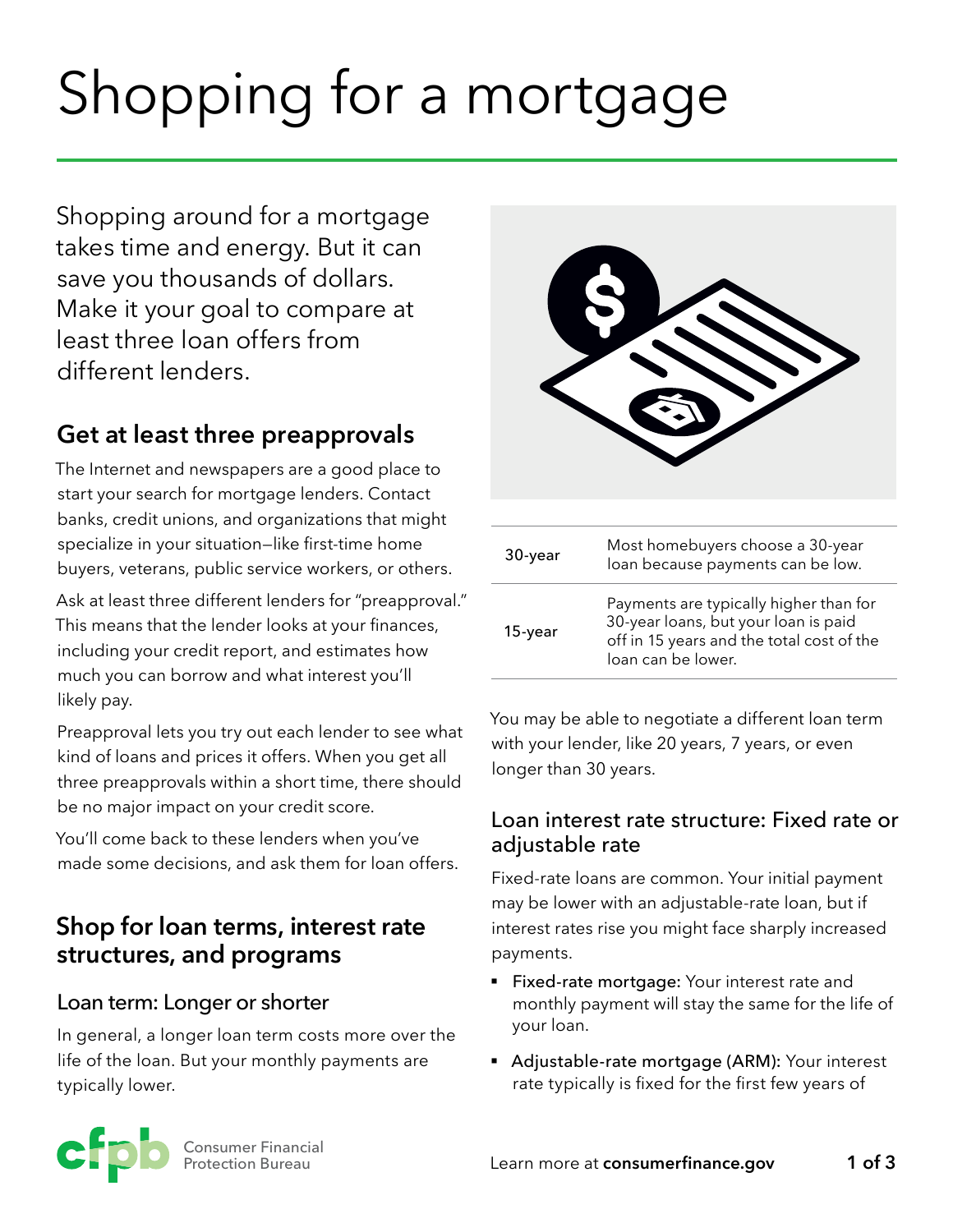the loan. Once the fixed period expires, the rate adjusts at regular intervals based on an "index." An index is a measure of interest rates generally, and it reflects trends in the overall economy. This means your payment amount can increase or decrease. Details are included in the Loan Estimate you receive from the lender.

# **Loan program: Conventional, FHA, VA, or special program**

There are many loan programs, and some are set up to help make mortgages available to people in certain circumstances or groups.

## Making a down payment of 5% or more?

Ask about a Fannie Mae or Freddie Mac eligible loan, often called a "conventional" loan.

## Making only a small down payment?

Ask about an FHA-insured loan.

#### Servicemember or veteran?

Ask about a VA guaranteed loan.

#### Buying a home in a rural area?

Ask about a USDA-sponsored loan.

#### First-time homebuyer with low or moderate income?

Ask about loans available through your state's housing finance agency.

# **Compare loan offers**

Now, it's time to start the official application process. Ask your lenders for offers of loans that reflect your choices for loan type, program, and term. Then you'll be able to make apples-to-apples comparisons.

First, compare the basic parts of the loan:

- § What is the term of the loan?
- What is the interest rate?
- What down payment amount is the loan based on?
- How much is the monthly payment?
- For adjustable-rate mortgages, are the payment adjustments and the interest rate capped? Does the interest rate go down if market interest rates fall?

Next, compare the rest of the details that can affect your cost:

- When will my payments pay off my principal?
- Will the payments change over the life of the loan? How high can my payment go?
- Does my payment include property taxes and insurance? If not, can I afford to pay those separately?
- What costs and fees will be added to my initial payment? To my ongoing payment?
- Do I need to pay points (upfront fees that reduce your interest rate)?
- § What fees and costs are included in the amount I'm borrowing (typical for a "no closing cost" loan)?
- Does the written offer match what I was told about the loan?
- Can I get a better deal on settlement services from different service providers?
- Can I repay the loan early, or make larger than scheduled payments, without penalty?